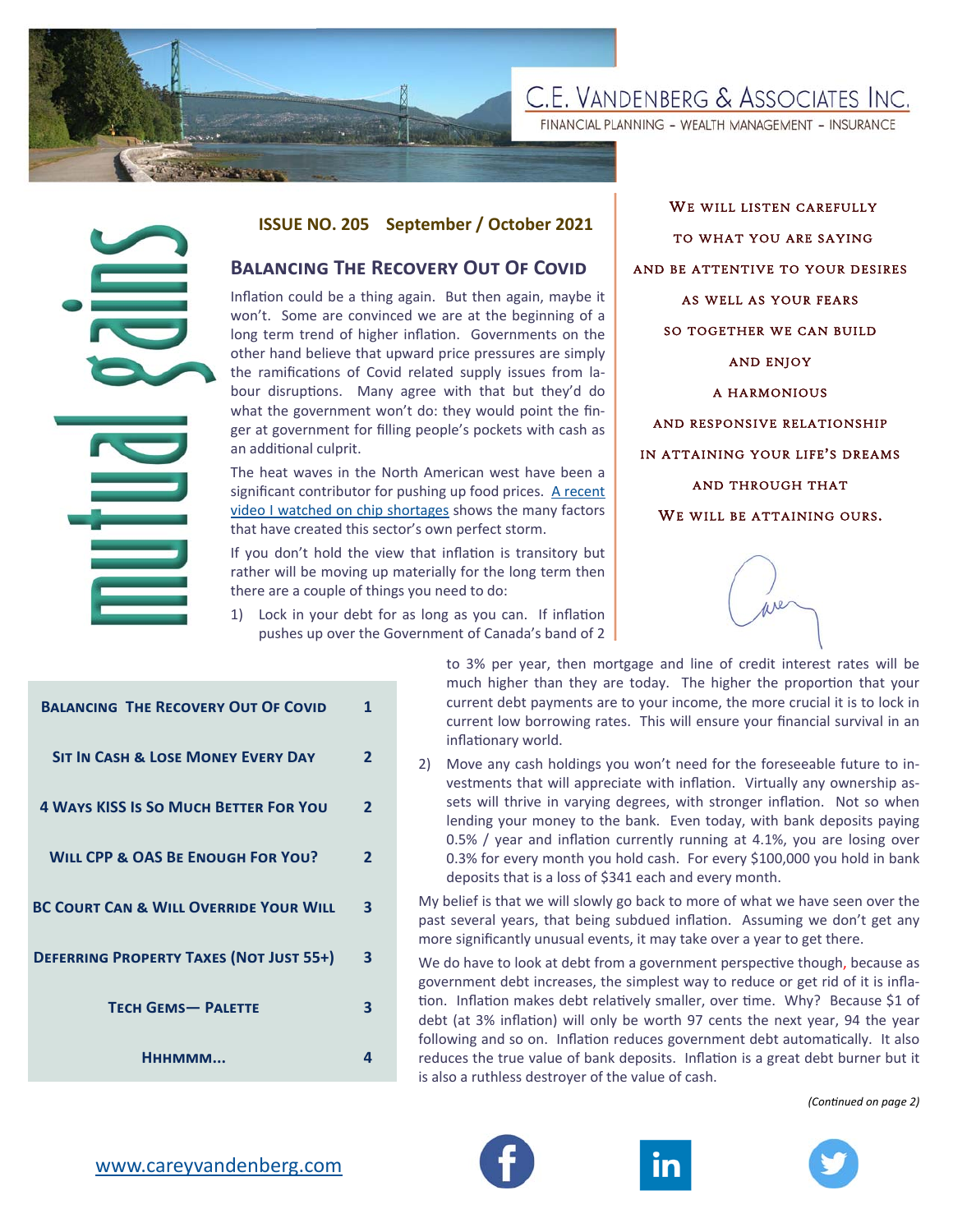The portfolio management firms we as a Financial Planning team use within our client's portfolios, are very cognizant of inflation. It is one of the many variables they factor in when doing research and making assessments on what specific investments should be held in our client's portfolios (as well as my own).

This is what makes owning a piece of many businesses within a portfolio profitable. When you are a part owner of businesses which are global leaders in their field, pricing increases can easily be passed on to their customers and their customers will pay it. They can only do this if their business product or service is highly relied upon and hard to replace with a competitor's. Because the customer has very little alternative to what the business is providing, their only choice is to pay the higher price.

No matter which way inflation goes, I think it is clear that over time, we will transition out of Pandemic Covid" to "living with Covid in the world" and hopefully, like so many other global health issues of the past, it will become a miniscule issue that we won't really think about much. Every human event in history, over time, has less and less impact on people and society as a whole. Yes, always be aware of risks instead of always thinking, "beware of risks". Life is full of so many other great things amongst the risks. You can't have one without the other, so get out there and live fully.

#### **IS YOUR CASH A FROG IN A POT OF WATER?**

Bank deposits are paying 0.5% or less and current inflation is running at 4.1%. As I said before, I believe this increasing inflation rate is a Covid inflation hump that we will get over. The messaging from government is that interest rates will stay low for the foreseeable future.

Assuming you sit on cash for the next 10 years and we see negative real returns on bank deposits of 2% per year, the value of \$100,000 in cash will be actually be worth \$82,000. Yes, your \$100,000 in the bank says it is worth \$105,000 10 years from now with the interest tacked on; however, what you could buy for \$100,000 (e.g. an expensive car) would be well over \$130,000. That is the reality of earning a negative return for a long period of time. It eats away at your savings without you realizing it. It's like the proverbial frog in a slowly heating pot of water

Governments around the world are pumping money into the system because they are more worried about deflation than inflation. Deflation is harder to get out of. Japan's experience for the past 20 years is a perfect example. Every government looks at that and says "we don't want to go there". Their tool to try to keep us out of that is to keep interest rates lower than inflation.

I attended a virtual live talk by one of the team leaders of an investment group we use for clients that manages over \$100 billion in assets. Their belief, taking into account all of the evidence they are seeing, is that the next 10 years could very well be deflationary or disinflationary. This is exactly the opposite to what we saw over the past 40 years.

There is really no stated time for when this ultra low interest rate environment will end. Governments in general suggest a time in the future but it seems to be very vague and the date continues to be pushed further into the future. No matter what happens with interest rates and inflation, for the foreseeable future, the money you have in bank deposits declines each and every day you hold it. Don't let your money be the frog in a heating pot of water.

## **4 WAYS KISS IS SO MUCH BETTER FOR YOU**

Among the most common investment principles out there, balance and diversification is the most important. Despite that significance of it and any other timeless wisdom is often dismissed because it seems so simple: "There must be a better way." However, the most direct and surest route to success is K.I.S.S. (Keep it Simple, Stupid). Here are 4 of the most common mistakes I see when reviewing the portfolios of new clients:

Over-Diversification - The thought is, "The more I spread my money out the better". This is true to a point. Most people however keep diversifying. More is better, right? Wrong. Have you heard the word "di-worsification"? Holding 20 to 100 different companies, bonds, etc. has been shown to give you sufficient diversification. Adding to your current holdings is actually better than trying to increase the number of holdings.

Buying The "Conversation Pieces" - There always seems to be a boom happening somewhere in the investment world and those booms are always followed by busts. Chasing what is going up faster than something else is self-defeating. Eventually that hot item will falter or bust well before you should have done something about it. Then, you have to find the next thing and because you will feel like you have lost time, you'll try to make it up more quickly, and doing so will have you ignoring long standing investment wisdom. Earning a very pleasing return on your investments means simply tapping into the growth that takes place naturally, over time with perfectly solid investments. To try and get in on a boom, you need in most cases to give up security and take on extra risk. Do that often enough and it's bound to backfire on you, setting you back many months, if not years.

Focusing On A Trend While Ignoring Financials - When you have heard about a trend, for virtually everyone who hears it, it is probably already old news. As time goes on, the trend will attract more and more flighty investment money that is looking for the next hot thing. Throughout this trend, many newer businesses will clamor for this loose, hardly-thinking money. Virtually all will fail or barely get by.

Being Stuck On Security - Many investment products lure you in with promises of security and guarantees against loss. During my almost 35 years in finance, these kind of financial products always seem to appear after people most need them. In investing, as in all areas of life, it's impossible to hedge yourself against every possibility, to insure against every risk. If you try to do that, it will most likely cost you more than it could possible save you. Own quality investments that you bought for a good price and as headline risks come and then fade into the dis-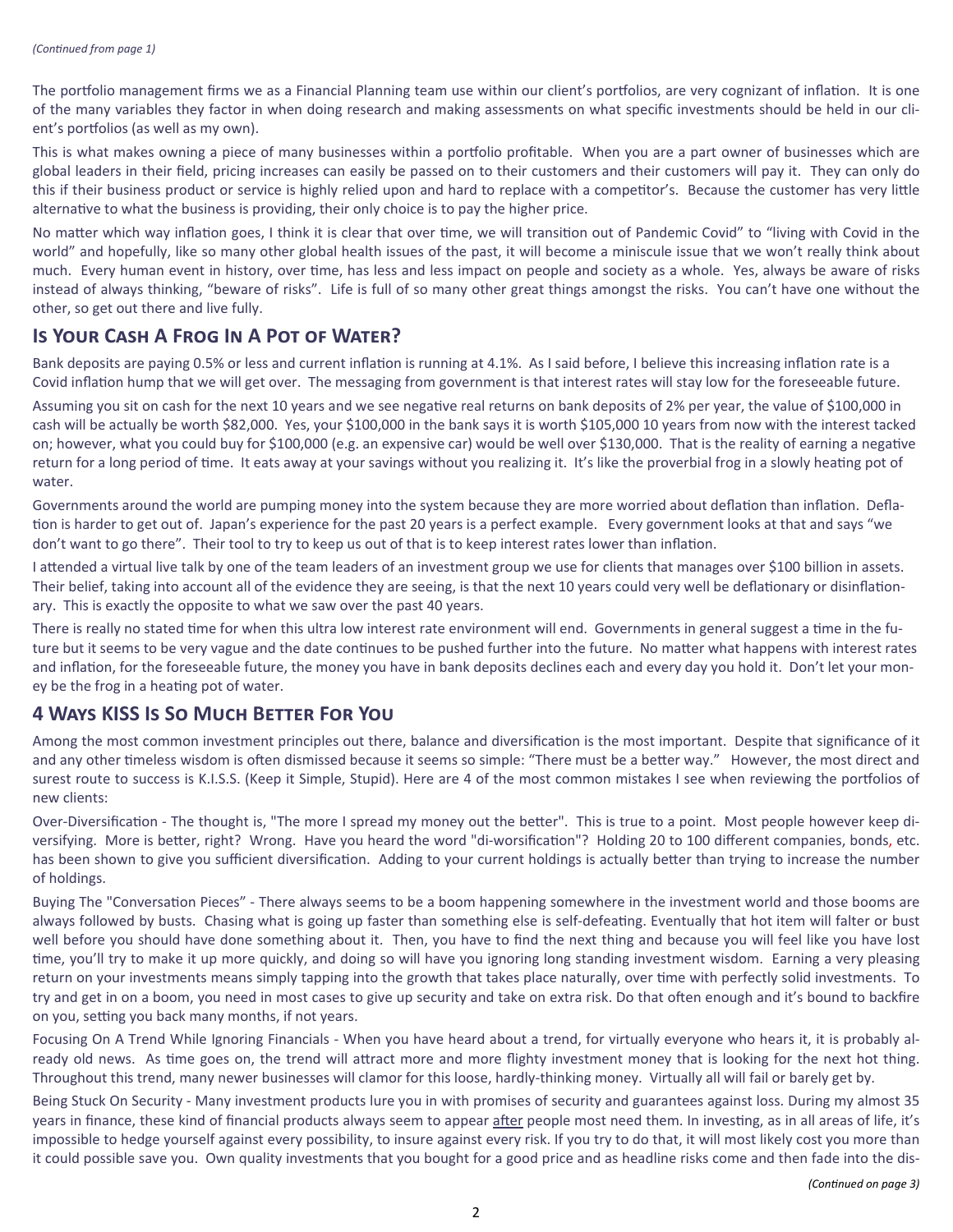

tance of time, you'll already be on the road again to building sustainable wealth.

## **WILL CPP & OAS BE ENOUGH FOR YOU?**

If you have lived in Canada for 10 years at least, you will get OAS (Old Age Security) from the Government of Canada. This can be applied for as soon as you reach age 65. You can also choose to take it later and if you do, you get an additional .6% for each month you delay receiving it.

The amount you get in CPP (Canada Pension Plan) is very different than OAS, in the amounts paid to you and in where this money comes from. CPP benefits are completely tied to your earning history because a portion of your earnings are invested in a "fund" from which your CPP benefits are drawn. Just like any pension plan, what you get per month is determined by what your employer and / or you contributed to the fund. (I say "and / or" because self employed people who take salary instead of dividends from their corporation pay both.) Because of that you could get barely anything to a current maximum of \$1,203.75 / month. To receive the maximum, today you would need to be earning at least \$61,600 annually. In 2010 the maximum was \$47,200. You would need to have earned the stated maximum in past years for 83% of the time - that is, 39 years (age 18 to 65 x 83%). Only 6% of people get maximum CPP benefits.

You can choose to take CPP as early as age 60; however, 65 is the baseline number. For every month you take your CPP early or later, you will get either get 0.6% less or 0.6% more per month. (I'm starting mine at age 70 and would take it later if I could.)

Take a look at the graphic in the top left corner. Assuming you fully retire at age 65, even the combination of OAS and maximum CPP will probably not be enough to fund a comfortable retirement income. Maybe I'm wrong. Do you think you can live on that?

Of course, if you are a couple, the maximum you can get is twice this amount. That does narrow the gap since 2 living together is not twice as expensive as someone living on their own. Cheryl and I are just shy of the maximum (so far). You can find your own CPP contribution history by logging into your personal CRA info. site. That is where you can see your all your past tax info, RRSP and TFSA contribution room, etc.

Of course, having a pension plan will add to your retirement income. Despite that, you still need to estimate (or better still, calculate), "how much monthly income do I need to live?". Take into account all of the things that can come up. Look back many years at expenses you have faced. They will probably continue. New cars, home maintenance, travel, increasing food prices. As well, you'll have the added items that extra time and aging bring, more travelling, more leisure expenses, possible care for yourself in later years, etc.

If CPP, OAS (and pension) won't cover what you need, you'll need to build your own assets to draw from. A rule of thumb I use is that for every \$400 / month of retirement income needed, you'll have to have \$100,000 of additional investment assets in a balanced portfolio. Should you need an additional \$4,000 / month of retirement income, you'll need to accumulate \$1 million. So, where are you at?

# **BC COURT CAN (AND WILL) OVERRIDE YOUR WILL**

Your Will can be changed by the government if you live in BC. They can do this under the "Wills Variation Act." Through this Act, the courts can alter your Will if it deems the Will not to be fair to those to whom you have a moral obligation. Cases brought to the court are usually from adult offspring who believe they have been shafted by their parent(s); that they have a right to more than what was left to them.

An example from a 2020 case (Scurek vs Scurek) saw Joseph (the deceased) divide his estate between his son Peter, age 60, and his daughter Lydia, age 58, as well as Lydia's 2 sons. Peter was to receive 50% of the estate, and Lydia was to split her 50% between Lydia and her 2 sons. To make a long story short, the court ruled that "Joseph's primary moral duty was to his children" and that he couldn't give money to his 2 grandsons at Lydia's expense. The bottom line is that Peter ended up with less than what his father wanted him to receive.

Yes, there are a lot of details that I have left out. However, the fact is if you live in BC and want to pass money to whomever and in whatever proportions you choose, the courts could very well overturn it. (Many may agree with the power the courts have in this regard. Philosophically I don't. I'll talk about ways around the Act in the next issue.)

# **DEFERRING PROPERTY TAXES IN BC (NOT JUST FOR 55+)**

Many of you already know that in BC, you can choose to defer your property taxes if you are age 55 or older. What I found out recently (thanks to an inquiry by Paul S.) is that this program can also be used if you are a parent, stepparent or financially supporting a child who is deemed to have disability. As well, it can be used by a homeowner of any age who has a disability or is a surviving spouse of any age.

The basic idea of this program is to allow a homeowner to not pay their property taxes until they sell their home. Paying property taxes is one expense that continues on as long as you are a home owner. Using BC's property tax deferral program allows you to pay all of your property tax when you sell your home. In essence, it gives you the ability to defer property taxes to a time when you will free up some of your home's equity.

The BC government doesn't allow you to do this for free, though. They do charge interest on this loan. For those age 55 and older the interest rate is currently .45%. For all of the other groups I mentioned, the interest rate is 2.45%. The idea is either to allow you to have one less annual or monthly expense or, when used as a wealth building strategy, to take that money and invest it in something that will potentially earn you more than the interest rate being charged on the loan. It's not rocket science. Pay 2.45%, earn 5%. Make 2.55% per year on money that would have otherwise been in the government's hand.

Although I am a strong proponent of taking advantage of this program, for those younger than age 55, I do recommend exercising signifi-